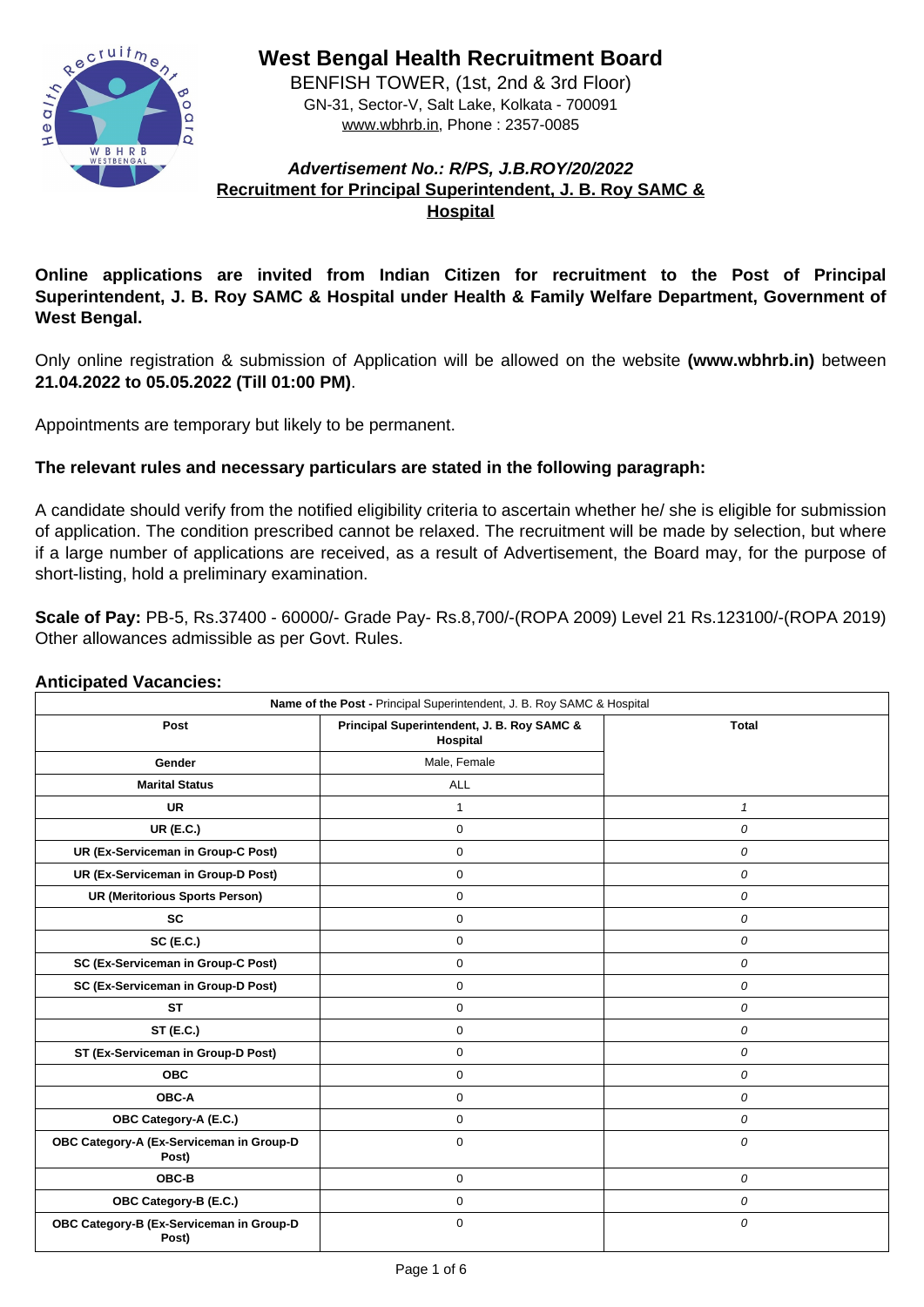| <b>PWD</b>   |  |
|--------------|--|
| <b>TOTAL</b> |  |

### **Qualification:**

| SI No.         | Qualification                                                                                                                                                                                                                                                                                                                            | <b>Type</b>      | <b>Total Marks</b> | <b>Distribution</b><br>Category | <b>Segregation</b> | <b>Additional</b><br><b>Attempt</b> | <b>Marks deduction</b><br>per additional<br>attempt |
|----------------|------------------------------------------------------------------------------------------------------------------------------------------------------------------------------------------------------------------------------------------------------------------------------------------------------------------------------------------|------------------|--------------------|---------------------------------|--------------------|-------------------------------------|-----------------------------------------------------|
| 1              | A Degree in<br>Ayurveda from a<br>University or its<br>equivalent as<br>recognized under<br>the Indian<br><b>Medicine Central</b><br>Council Act,<br>1970(all years'<br>marksheets<br>including<br>supplementary<br>marksheets to be<br>attached)                                                                                        | <b>Essential</b> | 55.00              | Percent                         |                    | Will not be<br>evaluated            | Not Applicable                                      |
| $\overline{2}$ | A Post-Graduate<br>qualification in<br>the subject or<br>speciality<br>concerned<br>included in the<br>Schedule to the<br>IMCCA, 1970, as<br>amended time to<br>time, from<br>recognized<br>University or<br>Institute,<br>established by<br>law(all years'<br>marksheets<br>including<br>supplementary<br>marksheets to be<br>attached) | <b>Essential</b> | 10.00              | Full                            |                    | Will not be<br>evaluated            | Not Applicable                                      |
| $\mathbf{3}$   | Minimum of four<br>publications in<br>recognized<br>journals(relevant<br>documents of the<br>publications to be<br>attached)                                                                                                                                                                                                             | <b>Essential</b> | 10.00              | Full                            |                    | Will not be<br>evaluated            | <b>Not Applicable</b>                               |
| $\overline{4}$ | Registered in<br>Part'A' of the<br>State Register of<br>Ayurvedic<br><b>Medical</b><br><b>Practitioners</b><br>maintained by<br>Paschim Banga<br>Ayurved parishad<br>or in Part-1 of<br><b>Central Register</b><br>maintained by<br><b>Central Council of</b><br>Indian<br>Medicine(relevant<br>documents to be<br>attached)             | <b>Essential</b> | 0.00               | Full                            |                    | Will not be<br>evaluated            | Not Applicable                                      |

Essential: A) ESSENTIAL QUALIFICATION: i) A degree in Ayurveda from a University or its equivalent as recognized under the Indian Medicine Central Council Act, 1970; ii) A Post – Graduate qualification in the subject or speciality concerned included in the Schedule to the Indian Medicine Central Council Act, 1970, as amended time to time, from recognized University or Institute, established by Law/ CCIM affiliated Institute. iii) A minimum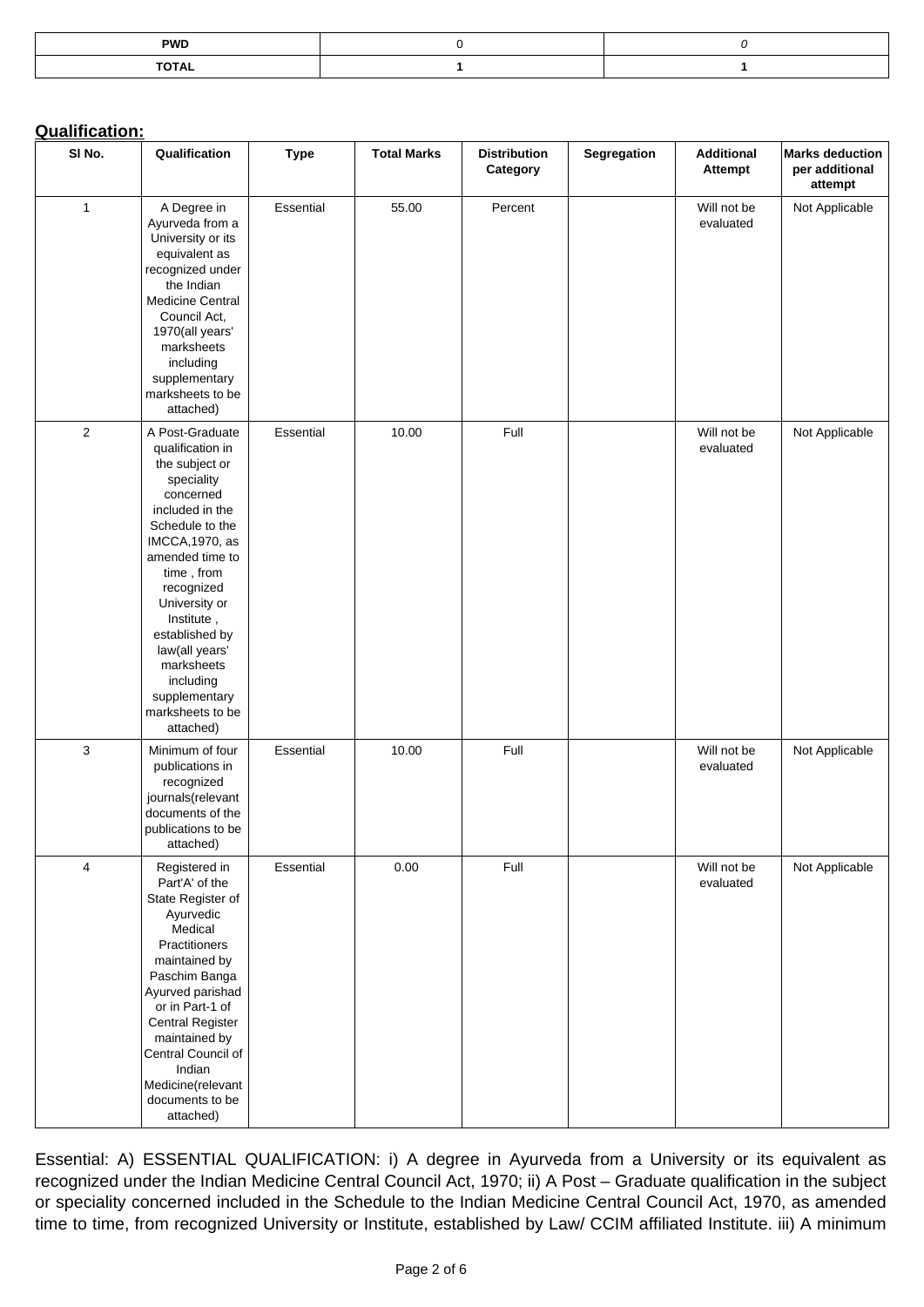of four publications in recognized journals. B) MARKS CALCULATION : 1. A DEGREE IN AYURVEDA FROM A UNIVERSITY OR ITS EQUIVALENT AS RECOGNIZED UNDER THE INDIAN MEDICINE CENTRAL COUNCIL ACT, 1970: i) Must possess a degree in Ayurveda from a University or its equivalent as recognized under the Indian Medicine Central Council Act, 1970; ii) Candidates are requested to upload all years' Mark Sheets including supplementary marksheets of degree in Ayurveda from a University or its equivalent as recognized under the Indian Medicine Central Council Act, 1970 in the space provided for the same. iii) Marks obtained ( IN ALL TOTAL CORRESPONDING SUBJECTS/ PAPERS) in degree in Ayurveda from a University or its equivalent to be filled in the space for "Marks Obtained"(all years) and grand total of full marks in respect of ALL TOTAL CORRESPONDING SUBJECTS/ PAPERS to be filled in the space for "Full Marks"(all years). 2. A POST – GRADUATE QUALIFICATION IN THE SUBJECT OR SPECIALITY CONCERNED INCLUDED IN THE SCHEDULE TO THE INDIAN MEDICINE CENTRAL COUNCIL ACT, 1970, AS AMENDED TIME TO TIME, FROM RECOGNIZED UNIVERSITY OR INSTITUTE, ESTABLISHED BY LAW/ CCIM AFFILIATED INSTITUTE: i) Candidates are requested to upload all years' Mark Sheets including supplementary marksheets of Post – Graduate qualification in the subject or speciality concerned included in the Schedule to the Indian Medicine Central Council Act, 1970, as amended time to time, from recognized University or Institute, established by Law/ CCIM affiliated Institute in the space provided for the same. ii) Marks obtained in the Post – Graduate qualification in the subject or speciality concerned included in the Schedule to the Indian Medicine Central Council Act, 1970, as amended time to time, from recognized University or Institute, established by Law/ CCIM affiliated Institute to be filled in the space for "Marks Obtained"(all years) and grand total of full marks in respect of all total corresponding subjects/papers to be filled in the space for "Full Marks"(all years). 3) A MINIMUM OF FOUR PUBLICATIONS IN RECOGNIZED JOURNALS: • Candidates must upload a minimum of four publications in recognized journals generating a single pdf file or jpeg/jpg/png format with high resolution in the space specified for the same and it is mandatory for all to upload the same. • Candidates are requested to input 100 marks in "Marks obtained" column as well as in "Full marks" column while filling up in the space for "A MINIMUM OF FOUR PUBLICATIONS IN RECOGNIZED JOURNALS" while applying online. CANDIDATURE SHALL BE REJECTED IF FOUR JOURNALS IN SINGLE PDF ARE NOT UPLOADED. 4) In the column "Additional Attempt", candidates are requested to put "No" as no deduction of marks is there for additional attempt. 5) Candidates must be registered ON OR BEFORE THE LAST DATE OF APPLICATIONS in Part'A' of the State Register of Ayurvedic Medical Practitioners maintained by Paschim Banga Ayurved parishad or in Part-1 of Central Register maintained by Central Council of Indian Medicine and should fill up in specified space provided for the same. Candidates are requested to input "100" marks in " marks obtained " column and in " full

marks" column while filling up the field i.e. Registered in Part'A' of the State Register of Ayurvedic Medical Practitioners maintained by Paschim Banga Ayurved parishad or in Part-1 of Central Register maintained by Central Council of Indian Medicine. No marks will be allotted for uploading the aforesaid certificate though uploading the same is mandatory for all. \*IMCCA: Indian Medicine Central Council Act.

**Age:** Date of birth should be between 01-Jan-1967 and 01-Jan-2004 for all candidates; Maximum Relaxation is 1 Years

**Fee & Age Relaxation:**

| <b>Section</b>                                                                                                                                                  | <b>Relaxation Year</b> | <b>Fee Type</b> | <b>Part Fee</b> |
|-----------------------------------------------------------------------------------------------------------------------------------------------------------------|------------------------|-----------------|-----------------|
| Unreserved                                                                                                                                                      | 0 Years                | Not Exempted    |                 |
| <b>Scheduled Caste</b>                                                                                                                                          | 0 Years                | Exempted        |                 |
| <b>Scheduled Tribe</b>                                                                                                                                          | 0 Years                | Exempted        |                 |
| <b>PWD</b>                                                                                                                                                      | 0 Years                | Exempted        |                 |
| Persons having higher qualifications<br>and/or longer experience than those<br>prescribed and for the persons<br>holding substantive appointment<br>under Govt. | 1 Years                | Not Exempted    |                 |

Age: Maximum Age Relaxation is 01 Year. Not more than 55 years on the 1st day of January of the year of advertisement (01.01.2022), relaxable for the persons having higher qualifications and/or longer experience than those prescribed. The age is also relaxable for the persons holding substantive appointment under the Government. For age proof, admit card or mark sheet of Class X or MP or equivalent or any Government ID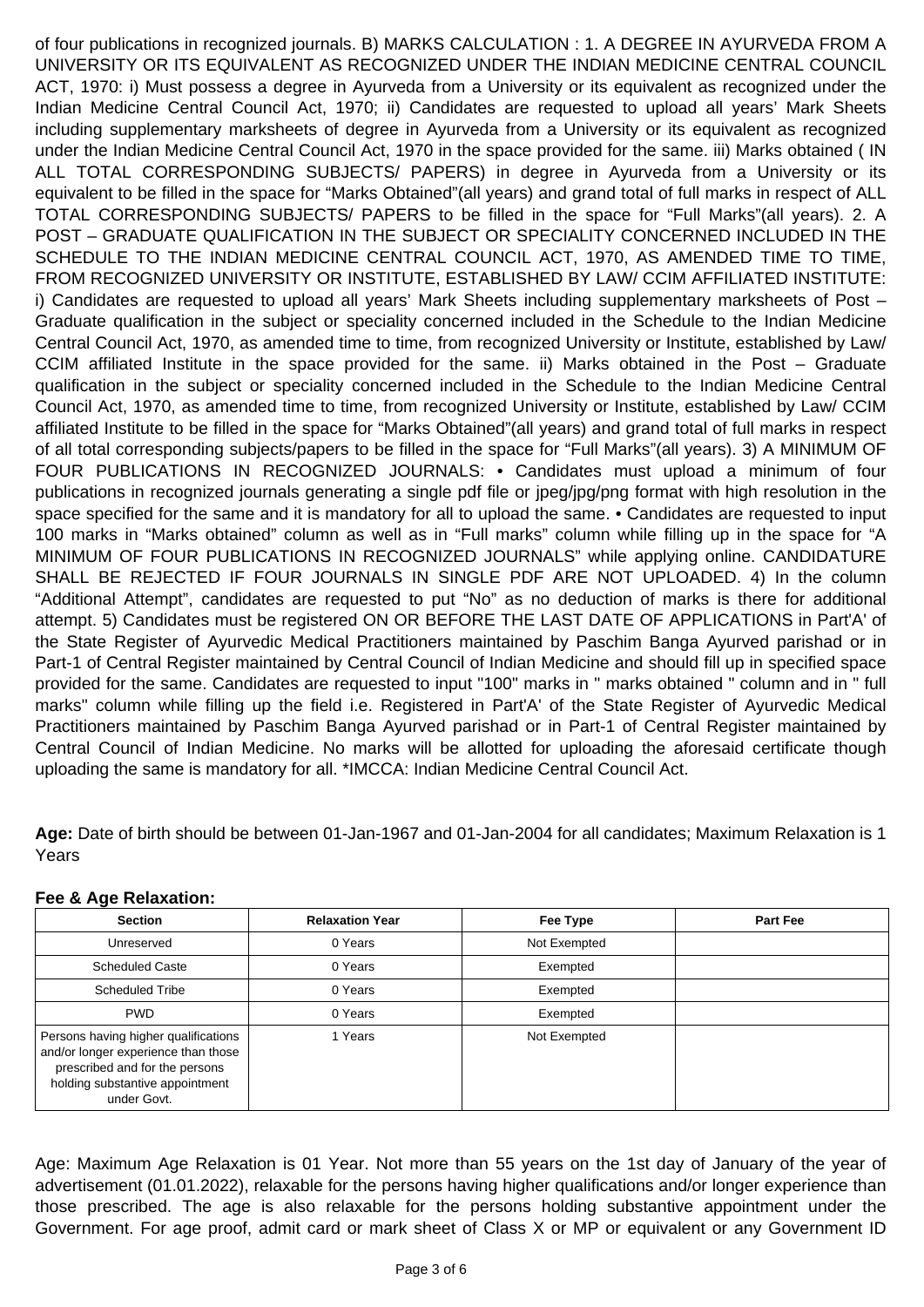Proof (which one contains the D.O.B. of the candidate) NOTE: Maximum age relaxation is one year for the candidates having higher qualifications and/or longer experience than those prescribed and for the persons holding substantive appointment under Government. • NO AGE RELAXATION FOR BEING SC/ST/OBC/PWD CATEGORY SHALL BE ENTERTAINED FOR PREPARATION OF PANEL UNDER UR CATEGORY.

**Fee:** Candidates must submit the online application fee amounting Rs. 210/- (Rupees two hundred ten) only through Banks participating in the GRPS (Govt. Receipt Portal System).

## **Money order, Cheque, Bank Draft, and Cash etc. shall not be accepted.**

No application shall be considered unless accompanied by the requisite application fee excepting Candidates belonging to SC/ST category of West Bengal and persons with disabilities specified under Disabilities Rule, 1999 (certificates obtained before the Advertisement date) who do not require to pay any fee. Such exemption of fee is, however, not applicable to any OBC candidate.

**No claim for refund of the fee shall be entertained nor shall it be held in reserved for any other examination.**

**In case, any of the statement made in the application subsequently found to be false within the knowledge of the candidates- his/her candidature shall be liable to be cancelled, and even if appointed to a post on the results of this examination his/her appointment shall be liable to be terminated. Willful suppression of any material fact shall also be similarly dealt with.**

- In the District, the Sub-Divisional Officer of the Sub-Division concerned, and
- In Kolkata, District Welfare Officer, Kolkata & ex-officio Jt. Director, Backward Classes Welfare Deptt., Govt. of West Bengal [No.2420-BCW/MR-61/2012 (Pt.) dated 12.07.13.

Candidates should take particular note that entries in their application submitted to the Board must be made correctly against all the items which shall be treated as final and **no alteration , addition or deletion in this** regard shall be allowed after full submission of the application. Application not duly filled in or found incomplete or defective in any respect or without fee shall be liable to rejection.

**Candidates must fulfill the essential qualification at the time of submission of application. No degree or experience certificate issued after the last date of submission of application will be considered.**

#### **Particulars and Certificates required:**

(a) A candidate claiming to be S.C./S.T./O.B.C. must have a certificate in support of his/her claim from a competent authority of West Bengal as specified below [vide the west Bengal SCs and STs (Identification) Act, 1994 and SCs /STs Welfare Department order No. 261-TW/EC/MR-103/94 dated with B.C.W. Deptt. Order No. 6320-BCH/MR-84/10 dated 24.09.20l0]:

# **No claim for being a member of the SC, ST and OBC, or a Person with Disability shall be entertained after submission of the application**

(b) Persons with Disabilities (physically handicapped) must have a certificate from an appropriate Medical Board [vide West Bengal Persons with Disabilities (Equal Opportunities, Protection of Rights and Full Participation) Rules, 1999]

(c) The West Bengal Health Recruitment Board (WBHRB) may require such further proof or particulars from the candidates as it may consider necessary and may make enquiries regarding eligibility. Original Certificates relating to citizenship (by registration), age, qualifications, caste (SC/ST/BC), Physical disability shall have to be submitted when the WBHRB asks for them. If any candidate fails to furnish any certificate or any other relevant document or information relating to his/her candidature within the time specified by the Board, his/her claim for allotment may be passed over without further reference to him/her.

Persons with Disabilities (Physically handicapped) [40% and above] must have a certificate from an appropriate Medical Board[vide West Bengal Persons with Disabilities(Equal Opportunities, Protection of Rights and Full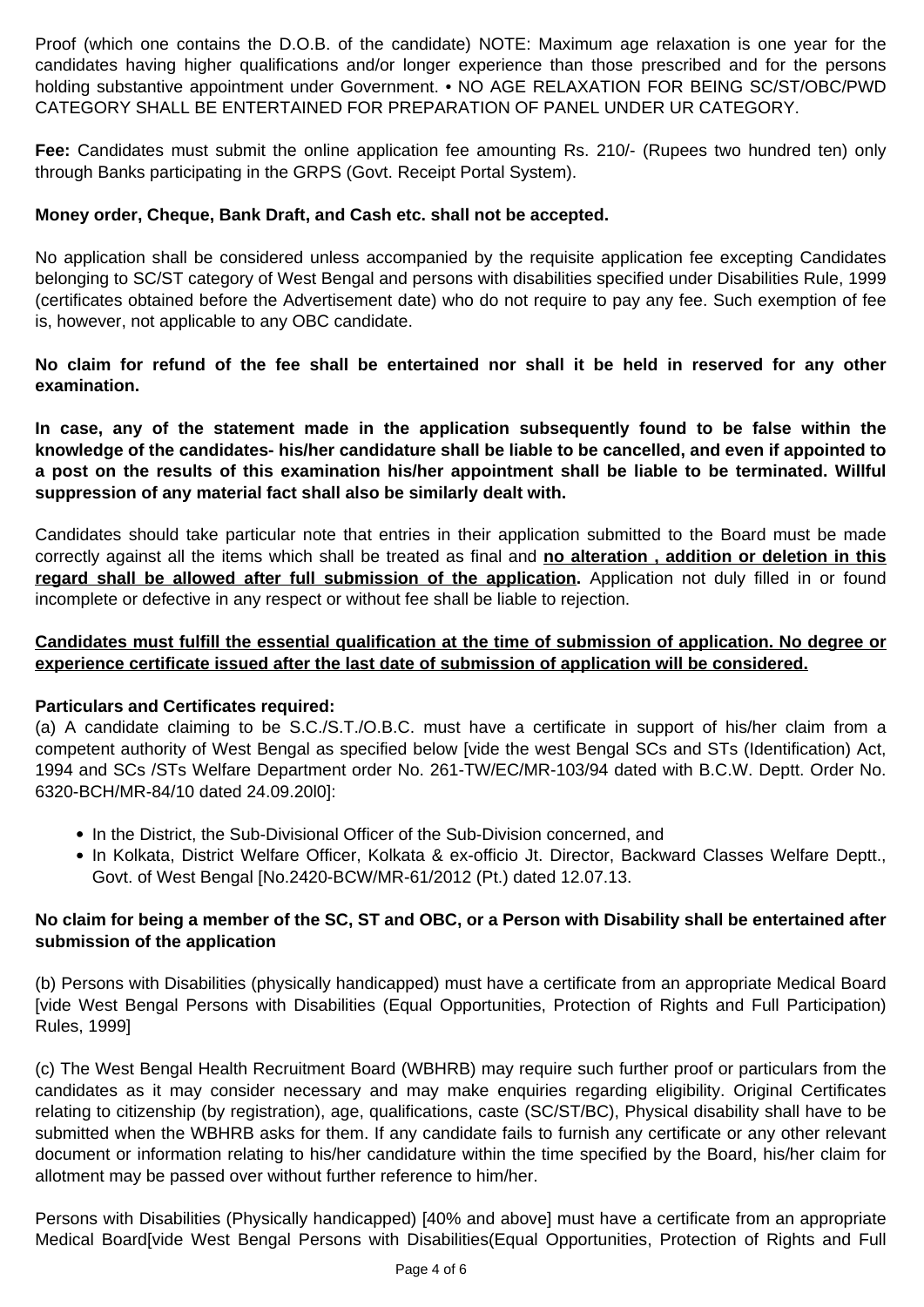Participation) Rules, 1999]

Submission of more than one application is strictly forbiddened.

**A candidate should note that his/her participation in the examination & interview process shall be deemed provisional subject to determination of his/her eligibility in all respects. If at any stage even after issuance of the letter of appointment a candidate is found in-eligible for admission to this Examination, his/her Candidature shall be cancelled without further reference to him/her.**

**Canvassing:** Any attempt on the part of candidate to enlist support for his/her application shall disqualify him/her for appointment.

## **Applicants need to take print-out of the application form. Two copies have to be submitted at the time of the recruitment Process.**

Note:- Candidates are advised in their own interest to apply using Online Application Form, much before the closing date and not to wait till the last date to avoid congestion on Web-Server on account of heavy load on website.

### **Experience:**

| <b>Category</b>                                                                                                                                                                                     | <b>Type</b>      | <b>Total Marks</b> | <b>Minimum Month</b> | <b>Distribution Category</b> | <b>Segregation</b> |
|-----------------------------------------------------------------------------------------------------------------------------------------------------------------------------------------------------|------------------|--------------------|----------------------|------------------------------|--------------------|
| Ten years' teaching<br>experience in the<br>subject out of which at<br>least Five years'<br>teaching experience as<br><b>Reader/Associate</b><br>Professor(relevant<br>documents to be<br>attached) | <b>Essential</b> | 10.00              | 120                  | Full                         |                    |
| Ten years' teaching<br>experience as<br>Lecturer/Assistant<br>Professor in concerned<br>subject (relevant<br>documents to be<br>attached)                                                           | <b>Essential</b> | 10.00              | 120                  | Full                         |                    |

Experience: ESSENTIAL EXPERIENCE: Experience Proof: The following documents will be considered as the proof of ESSENTIAL EXPERIENCE: i) Ten years' Teaching Experience in the subject out of which at least Five years' teaching experience as Reader/Associate Professor OR Ten years' Teaching Experience as Lecturer/ Assistant Professor in concerned subject ii) The candidates possessing the relevant experience must select YES option (Radio Button) in the Experience section. Candidates possessing more than 01(one) experience certificate should click "ADD ROW" button to provide the information of multiple experience certificates. Tenure of any experience should be taken upto the last date of submission of application. iii) It is once again reiterated that experience is mandatory. Without relevant experience document, the candidature is liable to be rejected.

### **Marks Distribution:**

| <b>Academic Marks</b> | Experience Marks | <b>Interview Marks</b> | <b>Written Marks</b> |
|-----------------------|------------------|------------------------|----------------------|
| 75.00                 | 10.00            | 5.00                   | 0.00                 |
|                       |                  |                        |                      |

1. Candidate has to upload all the relevant documents (wherever applicable), preparing a single pdf file or take snap shots of all the relevant documents preparing a single image of jpeg/ png format with high resolution while applying in the website. Candidates are requested to upload the relevant documents in legible and readable format in the space provided for the same. If any document is uploaded in the space provided for the other one, the candidature may be rejected. 2. Scanning of original copy of all the relevant documents will be taken into consideration. 3. Candidate has to be careful that all the words/ marks in the uploaded documents shall be readable clearly, otherwise such uploaded documents will not be accepted and candidature may be rejected. 4.